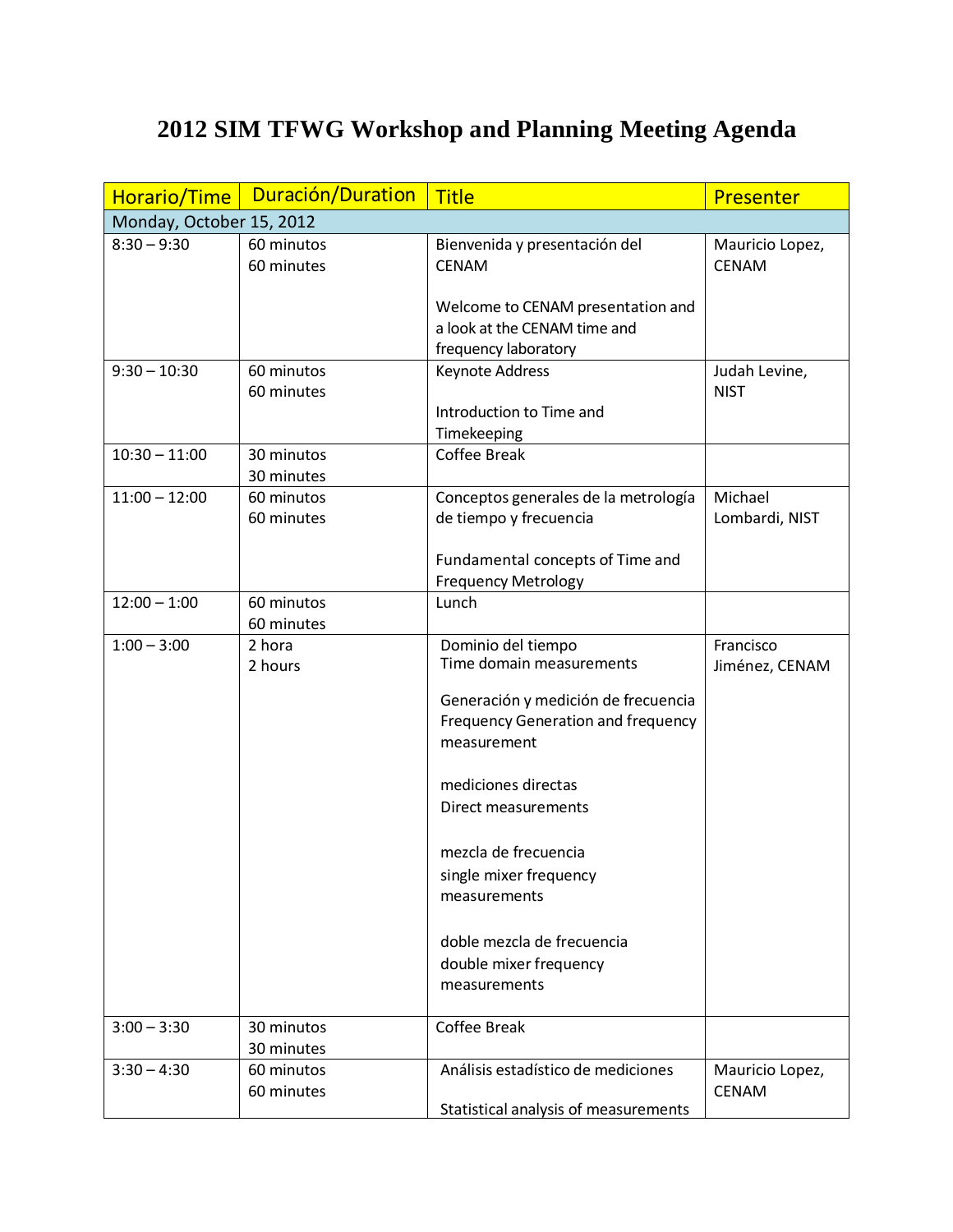|                             |            | * Desviación de Allan / Allan          |                 |  |  |
|-----------------------------|------------|----------------------------------------|-----------------|--|--|
|                             |            | deviation                              |                 |  |  |
|                             |            | * Deviación modificada de Allan /      |                 |  |  |
|                             |            | Modified Allan deviation               |                 |  |  |
|                             |            |                                        |                 |  |  |
|                             |            | * Desviación temporal / Time           |                 |  |  |
|                             |            | deviation                              |                 |  |  |
| $4:30 - 5:00$               | 30 minutos | Group discussion and questions         |                 |  |  |
|                             | 30 minutes |                                        |                 |  |  |
| Tuesday, October 16, 2012   |            |                                        |                 |  |  |
| $8:30 - 9:30$               | 60 minutos | <b>Rubidium and Cesium Clocks</b>      | Mauricio Lopez, |  |  |
|                             | 60 minutes |                                        | <b>CENAM</b>    |  |  |
| $9:30 - 10:30$              | 60 minutos | Sistema de Posicionamiento Global      | Michael         |  |  |
|                             | 60 minutes |                                        | Lombardi, NIST  |  |  |
|                             |            | <b>Global Positioning System</b>       |                 |  |  |
| $10:30 - 11:00$             | 30 minutos | <b>Coffee Break</b>                    |                 |  |  |
|                             | 30 minutes |                                        |                 |  |  |
| $11:00 - 12:00$             | 60 minutos | Common-View Measurements, the          | Michael         |  |  |
|                             | 60 minutes | SIM Time Network, and Contributing     | Lombardi, NIST  |  |  |
|                             |            | to TAI                                 |                 |  |  |
| $12:00 - 1:00$              | 60 minutos | Lunch                                  |                 |  |  |
|                             | 60 minutes |                                        |                 |  |  |
| $1:00 - 2:00$               | 60 minutos | Escalas de tiempo                      | Ricardo de      |  |  |
|                             | 60 minutes |                                        | Carvalho, ONRJ  |  |  |
|                             |            | Time scales                            |                 |  |  |
|                             |            |                                        |                 |  |  |
|                             |            | * UT0, UT1, EAL, TAI, UTC / UT0, UT1,  |                 |  |  |
|                             |            | EAL, TAI, UTC                          |                 |  |  |
| $2:00 - 3:00$               | 60 minutos | <b>Building an Ensemble Time Scale</b> | Judah Levine,   |  |  |
|                             | 60 minutes | from Multiple Atomic Clocks            | <b>NIST</b>     |  |  |
| $3:00 - 3:30$               | 30 minutos | <b>Coffee Break</b>                    |                 |  |  |
|                             | 30 minutes |                                        |                 |  |  |
| $3:30 - 4:30$               | 60 minutos | The SIM Time Scale                     | Mauricio Lopez, |  |  |
|                             | 60 minutes |                                        | <b>CENAM</b>    |  |  |
|                             |            | <b>Contributing Labs</b>               |                 |  |  |
|                             |            | Non-contributing Labs and SIMT         |                 |  |  |
|                             |            | disciplined oscillators                |                 |  |  |
| $4:30 - 5:00$               | 30 minutos | <b>Group Discussion</b>                |                 |  |  |
|                             | 30 minutes |                                        |                 |  |  |
| Wednesday, October 17, 2012 |            |                                        |                 |  |  |
| $8:30 - 9:30$               | 60 minutos | The Network Time Protocol,             | Judah Levine,   |  |  |
|                             | 60 minutes | distributing the national time         | <b>NIST</b>     |  |  |
|                             |            | through NTP                            |                 |  |  |
| $9:30 - 10:30$              | 60 minutos | NTP Measurements Made at CENAM,        | Francisco       |  |  |
|                             | 60 minutes | demonstration and overview             | Jiménez, CENAM  |  |  |
|                             |            | Coffee Break                           |                 |  |  |
| $10:30 - 11:00$             | 30 minutos |                                        |                 |  |  |
|                             | 30 minutes |                                        |                 |  |  |